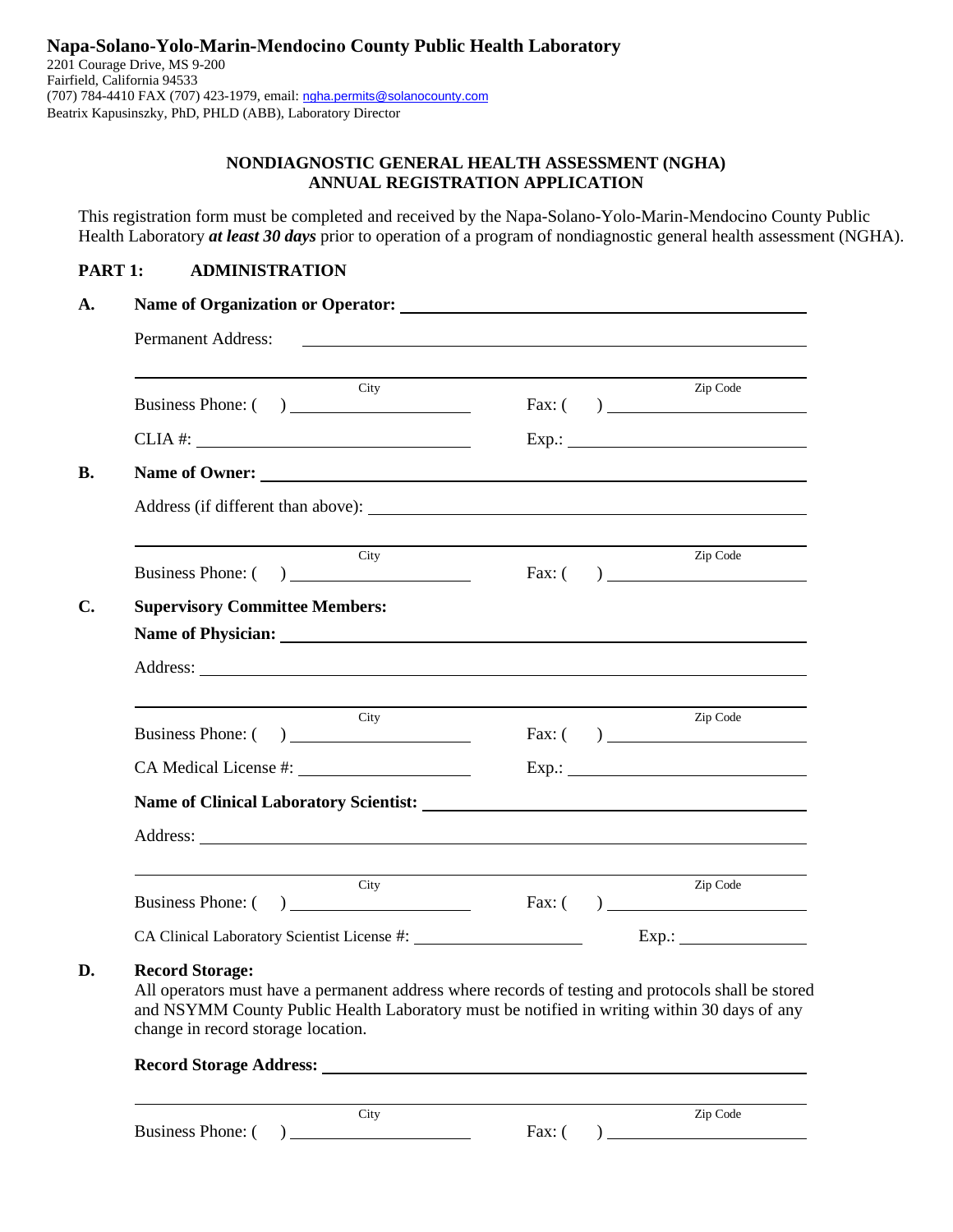# **PART 2: COMPLIANCE**

A. This assessment program must be operated per Section 1244 of the California Business and Professions Code. Please answer each of the following questions. To comply with current California law, you must be able to answer yes to all questions **and supporting documentation must be submitted with this application**.

| <b>YES</b> | N <sub>O</sub> |                                                                                                                                                                                                                                                                                                                                                                                                                 |
|------------|----------------|-----------------------------------------------------------------------------------------------------------------------------------------------------------------------------------------------------------------------------------------------------------------------------------------------------------------------------------------------------------------------------------------------------------------|
|            |                | This program will be a nondiagnostic health assessment program (NGHA), whose purpose will be to refer<br>individuals to licensed sources of care as indicated.                                                                                                                                                                                                                                                  |
|            |                | This program will utilize only those devices, which comply with all of the following:                                                                                                                                                                                                                                                                                                                           |
|            |                | A. Meet applicable state and federal performance standards pursuant to Section 26605 of the Health and<br>Safety Code.                                                                                                                                                                                                                                                                                          |
|            |                | B. Are not adulterated as specified in Article 2 (commencing with Section 26610) of Chapter 6 of Division 21                                                                                                                                                                                                                                                                                                    |
|            |                | of the Health and Safety Code.<br>C. Are not misbranded as specified in Article 3 (commencing with Section 26630) of Chapter 6 of Division 21                                                                                                                                                                                                                                                                   |
|            |                | of the Health and Safety Code.<br>D. Are not new devices unless they meet the requirements of Section 26670 of the Health and Safety Code.                                                                                                                                                                                                                                                                      |
|            |                | This program maintains a supervisory committee consisting of at a minimum, a California licensed physician and<br>surgeon and a Laboratory Clinical Scientist licensed pursuant to the California Business and Professions Code.                                                                                                                                                                                |
|            |                | The supervisory committee for the program has adopted written protocols, which shall be followed in the<br>program. (Include a copy of your written protocols with this application.)                                                                                                                                                                                                                           |
|            |                | The protocols contain provisions of written information to individuals to be assessed. (Include a copy of all<br>written information that will be provided to individuals as part of this program.)                                                                                                                                                                                                             |
|            |                | Written information to individuals includes the potential risks and benefits of assessment procedures to be<br>performed in the program.                                                                                                                                                                                                                                                                        |
|            |                | Written information includes the limitations, including the nondiagnostic nature, of assessment examinations of<br>biological specimens performed in the program.                                                                                                                                                                                                                                               |
|            |                | Written information includes information regarding the risk factors or markers targeted by the program.                                                                                                                                                                                                                                                                                                         |
|            |                | Written information includes the need for follow up with licensed sources of care for confirmation, diagnosis,<br>and treatment as appropriate.                                                                                                                                                                                                                                                                 |
|            |                | Written protocols contain the proper use of each devices utilized in the program. Protocols must include the<br>operation of analyzers, maintenance of equipment and supplies, and performance of quality control procedures<br>including the determination of both accuracy and reproducibility of measurements in accordance with instructions<br>provided by the manufacturer of the assessment device used. |
|            |                | Written protocols contain the proper procedures to be employed when drawing blood, if blood specimens are to<br>be obtained.                                                                                                                                                                                                                                                                                    |
|            |                | Written protocols contain procedures to be employed in handling and disposing of all biological specimens to be<br>obtained and material contaminated by biological specimens.                                                                                                                                                                                                                                  |
|            |                | Written protocols contain proper procedures to be employed in response to fainting, excessive bleeding, or other<br>medical emergencies.                                                                                                                                                                                                                                                                        |
|            |                | Written protocols contain procedures for reporting of assessment results to the individual being assessed (please<br>attach a copy of your report form).                                                                                                                                                                                                                                                        |
|            |                | Written protocols contain procedures for referral and follow up to licensed sources of care as indicated.                                                                                                                                                                                                                                                                                                       |
|            |                | The written protocols adopted by the supervisory committee shall be maintained for at least one year following<br>completion of the assessment program during which period, they shall be subject to review by the county health<br>officer or designee.                                                                                                                                                        |